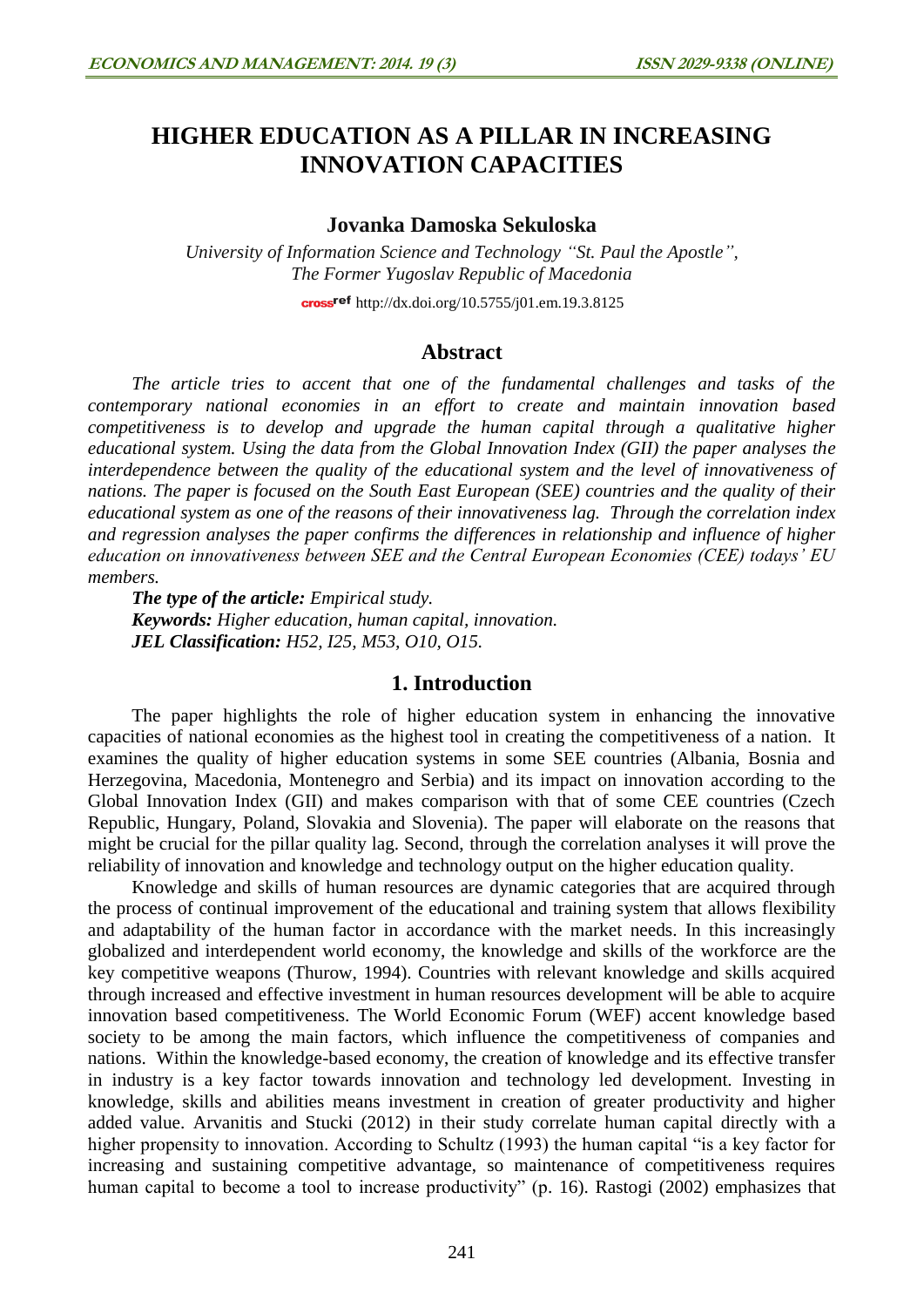"human capital is an important input, especially through the continuous improvement of knowledge, skills and capabilities" (p.198). Becker (1993) notes that "the costs of education and training are capital investment that have a return value" (p. 25). Benhabib and Spiegel (1994) notice the crucial role that human capital plays in the process of technology absorption (p. 149). David and Foray (2003) conclude that "quality of human capital and the creation of new ideas (innovation) and knowledge are the drivers of progress that create disparities in the productivity and growth of different countries". Powell and Snellman (2004) recognized innovation as driving tool for increasing competitiveness. Nelson and Phelp (1996) integrated the idea that the "adoption of new technology depends on the capacity of human capital, which is determined by level of education". McNeil and Silim (2012) identified that higher education supports the supply of skilled workers and enhance the conditions for innovation bringing substantial social benefit. Schneider et al. (2010) found a positive relation between innovation and the educational level of employees. D'Este et al. (2012) reveals that human capital is a critical factor in driving down barriers to innovation.

The quality of the higher education system is one of the key requirements in the process of creating more added values in the production of goods and services and in increasing the investment attractiveness of the SEE economies, but at the same time it is one of the major weaknesses in the creation and promotion of innovative capacity in all SEE economies.

The empirical results within the Global Innovation Index (GII) and WEF's Global Competitiveness Reports (GCR) show a high portion of differences in the level of growth of higher educational aspects in the human capital between the SEE and CEE economies. So, despite of financial aspects and investment in research activities, the qualitative level of human factor is identified as one of the main weaknesses in the innovation development process in all SEE economies.

The research analysis confirms the positive correlation between the quality of human capital and innovativeness in CEE economies, so the investment in education process together with the spending on R&D should be key weapons in the whole process of innovation creation for all SEE economies. It is useful to determine if the actual measures, policies and level of investment in education employed by the SEE countries can contribute to higher level of innovativeness. Through the research we can realize that any investment in the improvement of the quality of human capital through the more qualitative higher educational process can lead to higher innovativeness of economies. By improving the innovation capabilities of nation, the education process for the SEE economies would have a role of sustainable creator of competitiveness. The SEE economies should follow the experience of the advanced EU economies and the CEE former transition economies, actual members of the EU, which use the investment in improving the educational system as a reliable recipe in creating innovation and as a power tool towards innovation based economy.

### **2. Method**

The first research method used for this study is a regression analysis. It helps in estimating the coefficient of correlation – R square between the higher education system and Global Innovation Index (GII) and also to investigate the influence of higher education as an input in the process of creation knowledge and technology output in the two groups of economies, the SEE economies – non EU members and CEE – EU members' economies. It is found out a weak correlation equals to 0.35 in SEE economies. Compared with CEE economies that achieved correlation index higher than 0.7 SEE economies express lag in relationship between the quality of higher education system and innovativeness. We can realise that the differences in the level of quality of higher education system lead to differences in correlation index. Individual correlation index made for the separate group of economies confirmed the differences in impact of the higher education system on innovativeness between the two groups of economies.

Using the OLS model (Hayashi, 2000):

$$
y_i = a + bx + \varepsilon_i \tag{1}
$$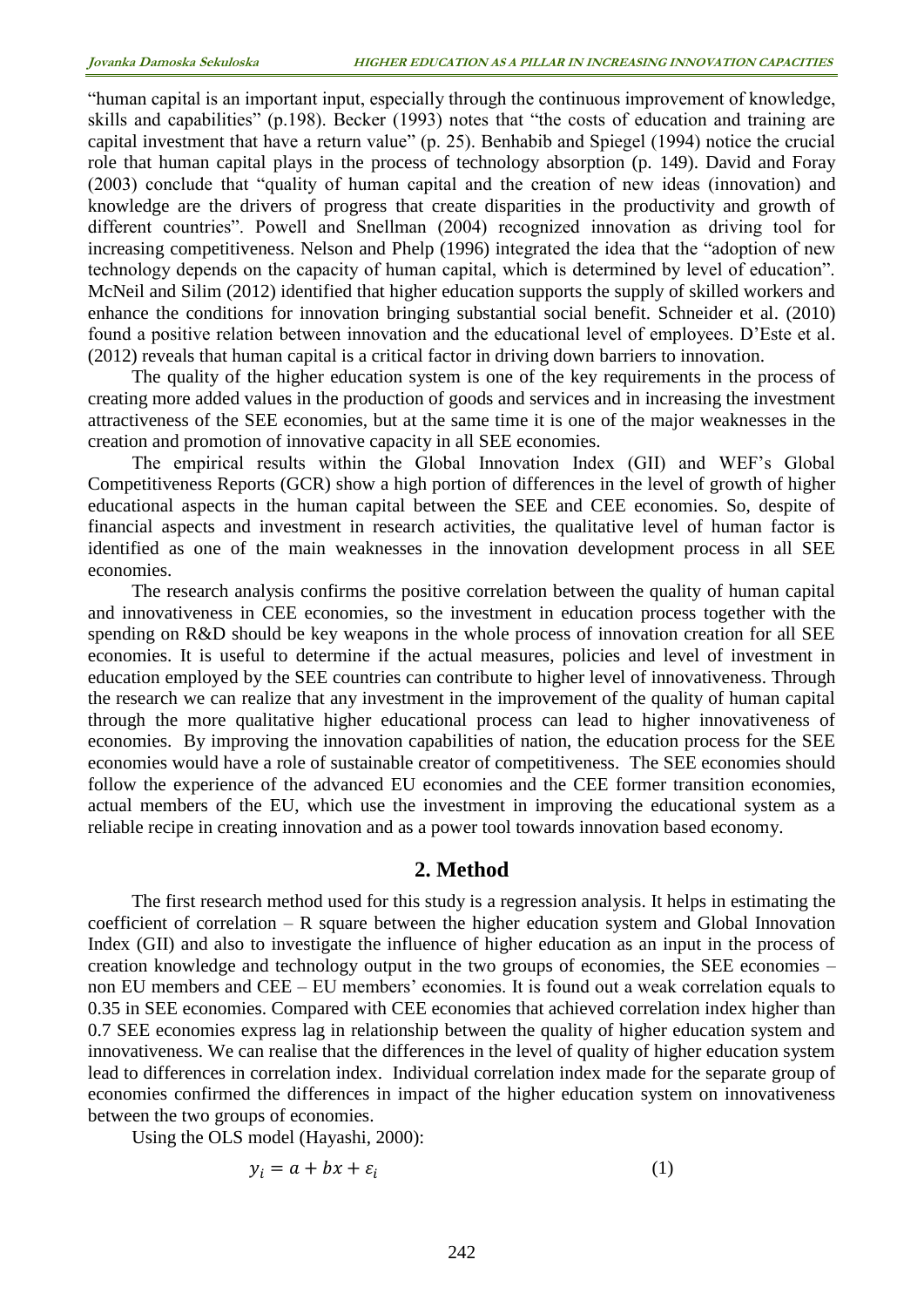It is identified how the disparities in the quality of higher education system between the analysed economies can influence the innovation index. The formula 1 helps to detect what value of the quality of education system lead to higher innovativeness. So it is useful to predict how the changes in education system influence the changes of innovativeness.

Integral method within the research is comparative analysis as a useful tool to compare the data and results among analysed group of economies.

The correlation is much worse when we analyse the correlation between higher education as an input and the knowledge and technology as output in innovation process. The SEE economies express extremely low correlation of 0.05 compared to CEE economies that show medium correlation of 0.43.

Also using the OLS model we identify the disparities in influence of higher education system in the process of creation knowledge and technology output in two analysed groups of economies.

The analysis is based on the data for human capital indicators of innovation analysed and exposed in the annual Global Innovation Index.

## **3. Results**

The annual Global Innovation Index (GII) have examined innovation as a set of complementary factors that enable or disable the process of innovation creation. Although according to the GII innovation depends on the set of factors that include institutions, infrastructure, market and business sophistication as inputs in the innovation process, the human factor as a crucial component is analysed as one of the prime determinants in the development of innovation capacity of a nation. Higher education is a key precondition for economies to move up the value chain and a determinant for transferring the economies in the highest phase of competitiveness, innovation based (Global Innovation Index, 2014).

In SEE economies the improvement of the quality of human factor has not indicated a dynamic character that is necessary in the process of creating a production with higher added value and also conditions for promotion of research activities and the development of innovative technologies.

The following table shows the correlation coefficient and, as a result of that, the differences in the influence of higher education to the innovativeness measured by GII between SEE and CEE economies. Using the OLS model we find out a weak correlation  $R^2 = 0.248$  for SEE economies and  $R^2 = 0.489$  for CEE economies.

|                          | <b>Regression Statistics</b> |            |  |  |
|--------------------------|------------------------------|------------|--|--|
|                          | <b>SEE</b>                   | <b>CEE</b> |  |  |
| <b>Multiple R</b>        | 0.498609                     | 0.699542   |  |  |
| <b>R</b> Square          | 0.248611                     | 0.489359   |  |  |
| <b>Adjusted R Square</b> | 0.198518                     | 0.460990   |  |  |
| <b>Standard error</b>    | 2.444958                     | 2.293477   |  |  |
| <b>Observations</b>      |                              |            |  |  |

**Table 1.** Comparison of correlation index of higher education and innovativeness between SEE and CEE economies

*Source:* own calculations

The low correlation between the higher education system and innovativeness in SEE economies is connected with the weaknesses of national higher education system that have quantitative and qualitative nature.

Quantitative reasons refer to the low level of enrolment that accounts 48.3% for SEE region, compared to the percentage of enrolment in the CEE where it reaches over 68%. High percentage of coverage of the population in higher education represents one of the crucial necessities in the process of supporting innovation.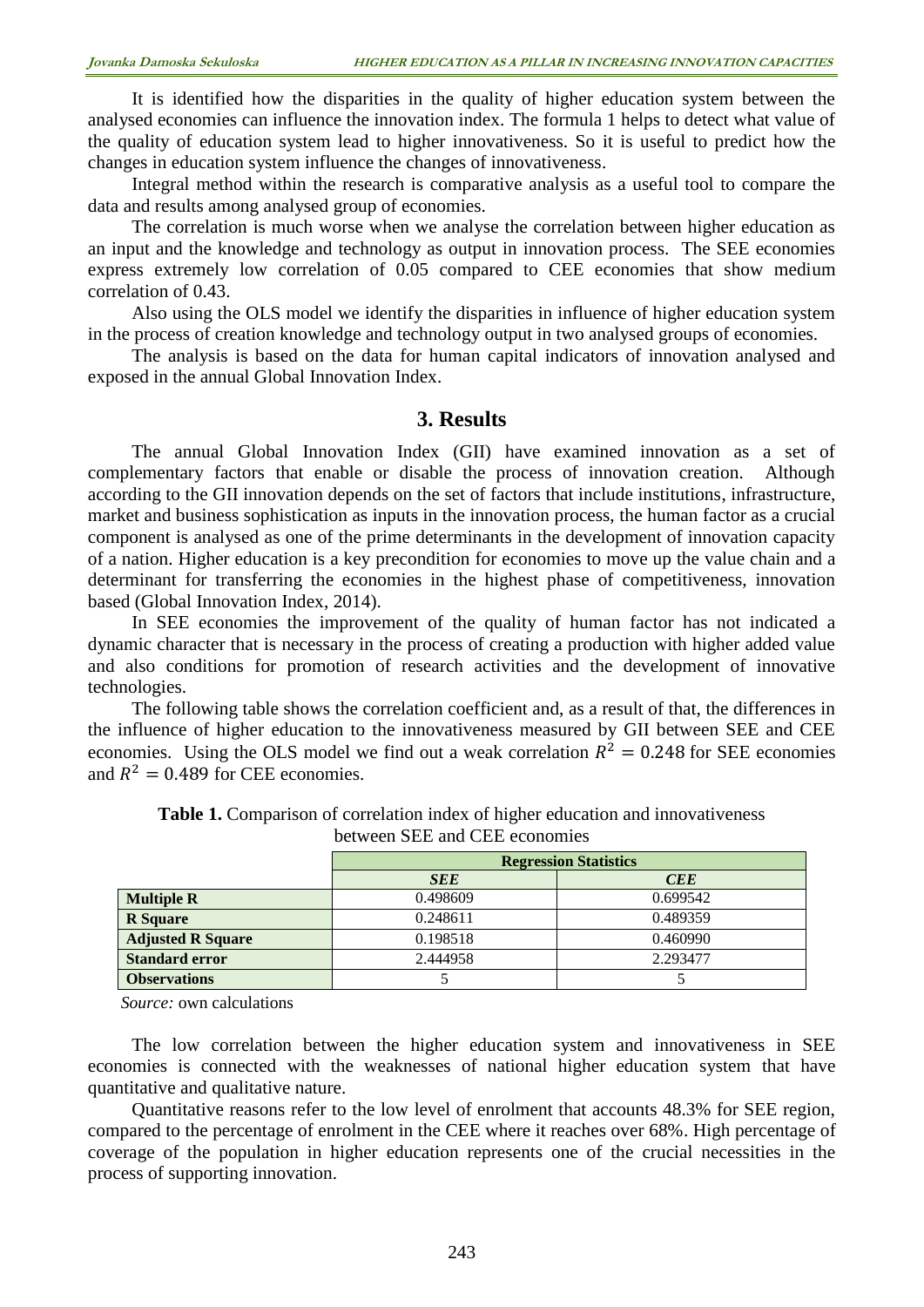Except to the quantitative element, SEE countries lag behind in terms of qualitative aspects of education, which are directly connected to the financing of the higher education and quality of curricula and teaching methods. So according to the sub pillar of the University ranking, SEE countries present score of zero because they have non-listed universities according to the QS Quacquarelli Symonds World University Ranking (Global Innovation Index, 2014). On the other hand CEE countries indicate remarkable participation of their universities in the list of QS world ranking.

Public investment in education in the CEE accounts over 5.0% of GDP, which is consistent with the recommendations of UNESCO, despite investments in SEE countries which are below 4% of GDP (UNESCO, Institute for Statistics). These data suggest that support for education by budgetary resources is far away from established criteria to ensuring a certain level of educational quality. One of the serious weaknesses in financing of education which is common to all SEE countries is the lack of support from private sources, which in the CEE reaches more than 1% of GDP.

Using the formula for linear regression we can estimate that any increase in the quality of higher education system lead to higher index of innovativeness. So we can predict the value of the innovation index for any higher or lower value of higher education. But the OLS regression through the p-value (Table 2) finds out that this effect has different extent of intensity in each group of economies.

|                  | <b>Coefficient</b> | Standard error | <b>T</b> Stat | <b>P-value</b> | Lower $95%$ | Upper $95%$ |  |  |
|------------------|--------------------|----------------|---------------|----------------|-------------|-------------|--|--|
|                  | <b>SEE</b>         |                |               |                |             |             |  |  |
| <b>Intercept</b> | 25.81019917        | 3.843687808    | 6.714957      | 6.92618        | 17.617572   | 34.00283    |  |  |
| <b>Higher</b>    | 0.223021576        | 0.100109156    | 2.227784      | $0.041624*$    | 0.00964396  | 0436399     |  |  |
| education        |                    |                |               |                |             |             |  |  |
|                  | <b>CEE</b>         |                |               |                |             |             |  |  |
| <b>Intercept</b> | 25.78118598        | 4.735877835    | 5.443803      | 3.58973        | 15.8314758  | 35.7309     |  |  |
| <b>Higher</b>    | 0.472456998        | 0.113754853    | 4.15329092    | $0.000597*$    | 0.23346692  | 0.711447    |  |  |
| education        |                    |                |               |                |             |             |  |  |

**Table 2.** OLS analysis of higher education and innovation index in SEE and CEE economies

*Significance level: \*p<0.05* 

*Source:* own calculation

By using the data from the Table 2 in the formula (1) we obtain the regression lines for the two groups of economies:

$$
INNOV_{SEE} = 25.810 + 0.223HE
$$
  

$$
INNOV_{CEE} = 25.781 + 0.472HE
$$

Both groups of economies indicate positive correlation between higher education and innovativeness, but it is most significantly in CEE economies compared to SEE economies. The low level of significance between development of higher education and innovation in SEE countries is due to the lack of knowledge, scientific and research spill-over between Universities and business community that is confirmed within the Global Competitiveness Reports of WEF.

Unfavourable relationship between tertiary education system and innovation in SEE economies is more obvious if we analyse the relationship between the higher education system and knowledge and technology output. The OLS analysis is made on the examples of the same groups of economies: the first group are the former transition economies from CEE today's members of EU and the second group refers to the developing countries from SEE. The following data (Table 3) show extremely low correlation equals to 0.05 between the value of the tertiary education pillar and knowledge and technology output in SEE countries. It means that only 0.05% of the variation in knowledge and technology output is explained by the variation in tertiary education system. On the other hand the value of correlation in CEE countries is equal to 0.43 or 43% of the variation in knowledge and technology output is explained by the variation in tertiary education.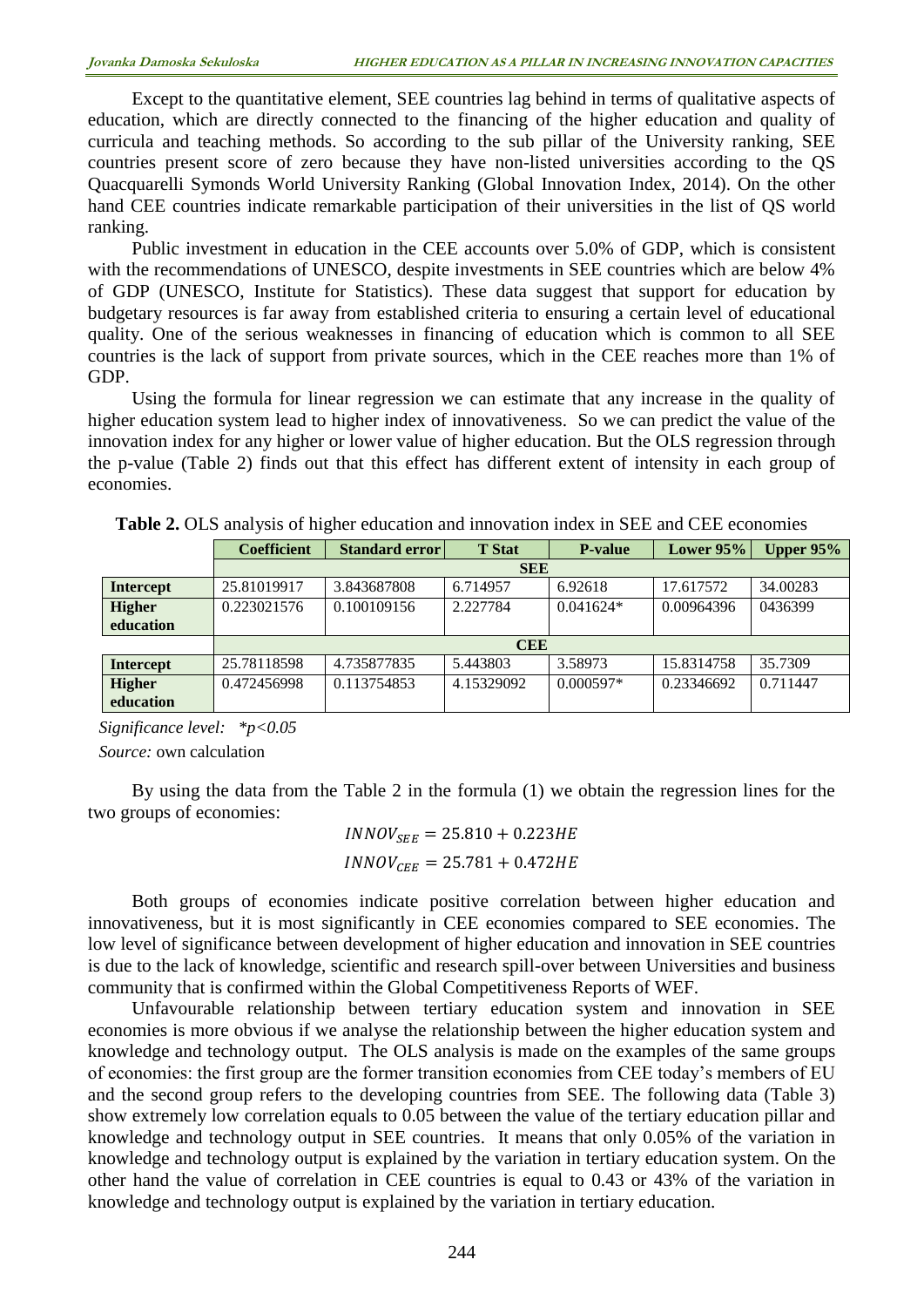**Table 3.** Comparison of correlation index of higher education and knowledge and technology output between SEE and CEE economies

|                          | <b>SEE</b> | <b>CEE</b> |
|--------------------------|------------|------------|
| <b>Multiple R</b>        | 0.23832    | 0.657504   |
| <b>R</b> Square          | 0.056797   | 0.432312   |
| <b>Adjusted R Square</b> | $-0.2576$  | 0.243082   |
| <b>Standard error</b>    | 6.503132   | 5.239095   |
| <b>Observations</b>      |            |            |

*Source:* own calculation

The difference in the level of correlation between SEE and CEE economies is result of many reasons that are not in favour to more innovation. According to the World Economic Forum (WEF) it includes quality of scientific-research institutions, low level of funds for research and development, weak cooperation between universities and business sector, scarcity of government procurement for advanced tech products, availability of scientists and engineers.

Using the formula for linear regression and data in Table 4, we can assess the regression line for all analysed economies:

$$
KTO = -0.66902 + 0.986241HE
$$

Regression line indicates positive correlation between Knowledge and Technology Output (KTO) and the higher education process (HE). It enables simulation how to improve innovation index by improving higher education. The significance of relation is strengthened with *P-value* that indicate a high level of significance  $(p<0.01)$ .

|  |  |                                 | <b>Table 4.</b> OLS analysis of higher education and knowledge and technology |  |  |
|--|--|---------------------------------|-------------------------------------------------------------------------------|--|--|
|  |  | output in SEE and CEE economies |                                                                               |  |  |

|                         | Coefficient | <b>Standard</b><br>error | <b>T</b> Stat | <b>P-value</b> | Lower $95\%$ | Upper $95\%$ |
|-------------------------|-------------|--------------------------|---------------|----------------|--------------|--------------|
| Intercept               | $-0.66902$  | 9.286523                 | $-0.07204$    | 0.944337       | $-22.0838$   | 2074574      |
| <b>Higher education</b> | 0.986241    | 0.153601                 | 6.420796      | 0.000205       | 0.632037     | 1.340446     |

*Source: Own calculation*

The fact that education is a significant factor in the raising of national competitiveness in the contemporary knowledge-driven economy. (Johansen and Sahlberg, 2011), indicates that the education policy should be integral part of the policies for competitiveness and growth. Thus the main direction of the measures and policies that should have crucial impact in improving the competitiveness and sustainable development of the SEE economies should be focused on enhancing the education quality and constantly upgrading the quality of the workforce. The research and innovation role of higher education system should be a prime source of knowledge and innovation at national and international level, so the national economies should pursue reforms to build system of higher education, which assure quality in both research and teaching processes.

#### **4. Discussion**

Human capital is a crucial factor in the process of creation of innovation capabilities of national economies. It acts directly as input through the higher education system or as knowledge and technology output as a results of that process. As we can realised from the previous analysis, investment in human capital is one of the main tool that lead to innovation based competitiveness as the highest level of growth. Creating highly qualified human skills is a key precondition for productivity growth. According to research finding in highly developed economies there is a strong relationship between the quality of higher educational system and the level of innovativeness.

Exploring of the Global Innovation Index provides an opportunity to make a comparative analysis involving some regional groups of economies, on the same or higher level of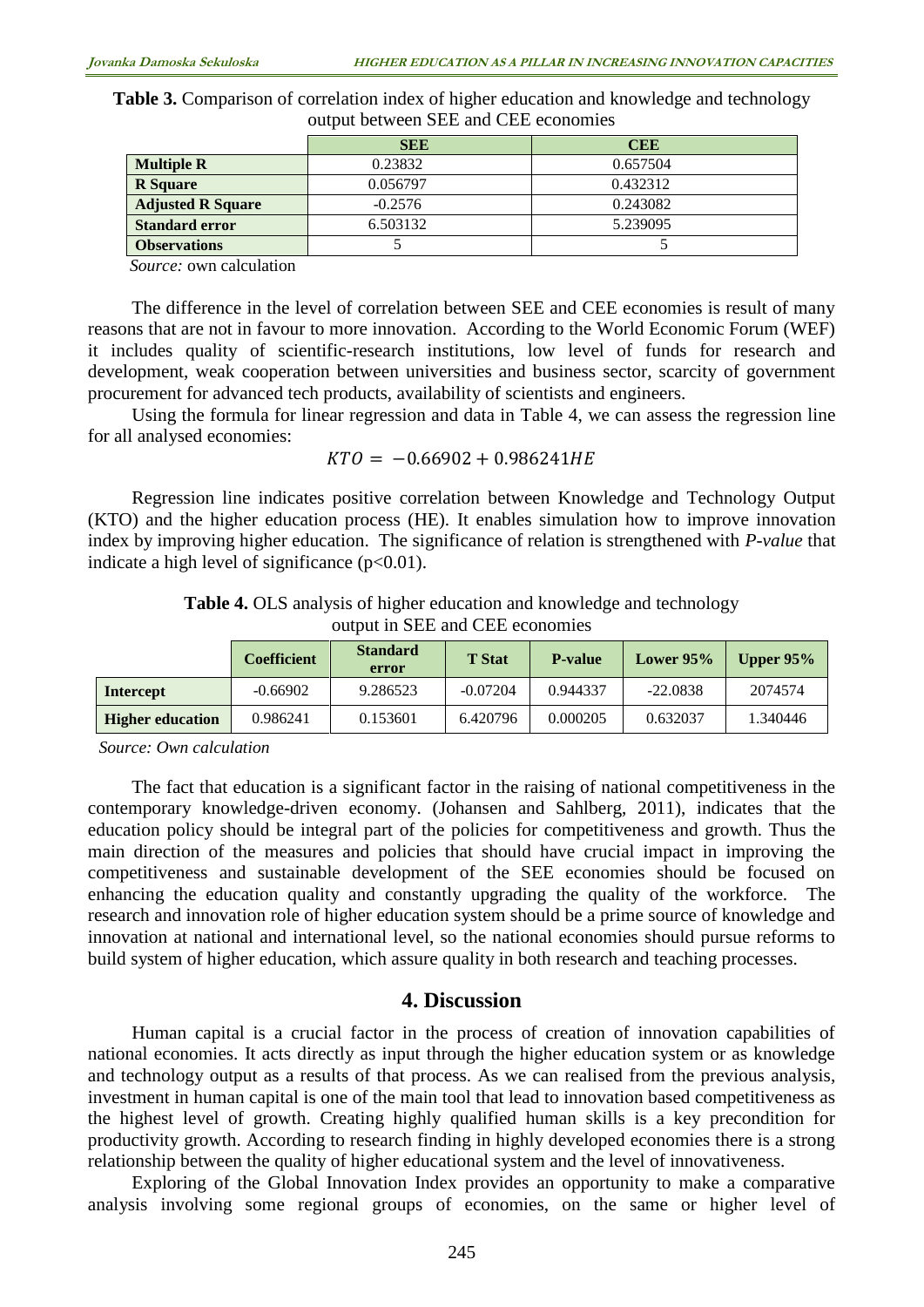competitiveness, to explore the differences in the level of innovativeness and to pursue measures, activities and policies that would lead to qualitative and quantitative improvement of the higher educational process. Due to the analyses we find out that actual condition of higher education system in SEE economies does not contribute to higher level of competitiveness of economies. The low level of investment in educational system in SEE countries and weak linkages with the business community is main reasons for innovativeness disparities compared to the CEE countries. It is essential to accent that higher public and private investment must be directed in enhancing the quantity and quality of education process because the human capital is a crucial factor in switching to a higher level of development, i.e. innovation based development. Improving the performance and increasing participation in tertiary education should contribute towards SEE capacities for innovation.

## **References**

- Arvanitis, S. & Stucki, T. (2012). What determines the innovation capability of firm founders? *Industrial and Corporate Change,* 21(4), 1049-1084. <http://dx.doi.org/10.1093/icc/dts003>
- Becker, G. S. (1993). Human Capital: A Theoretical and Empirical Analysis with Special Reference to Education (3rd Ed.). Chicago: *University of Chicago Press*. <http://dx.doi.org/10.7208/chicago/9780226041223.001.0001>
- Benhabib, J & Spiegel, M. (1994). The Roles of Human Capital in Economic Development: Evidence from Aggregate Cross-Country Data, *Journal of Monetary Economics*, Vol. 34, No. 2, pp. 143–173. [http://dx.doi.org/10.1016/0304-3932\(94\)90047-7](http://dx.doi.org/10.1016/0304-3932(94)90047-7)
- Borensztein, E., De Gregorio, J. & Lee, J-W. (1998). How Does Direct Investment Affect Economic Growth? *Journal of International Economics*, 45, pp. 115–135. [http://dx.doi.org/10.1016/S0022-](http://dx.doi.org/10.1016/S0022-1996(97)00033-0) [1996\(97\)00033-0](http://dx.doi.org/10.1016/S0022-1996(97)00033-0)
- Cornell University, INSEAD and WIPO, (2014), *The Global Innovation Index 2014: The Human Factor in Innovation,* second printing, Fontaineblau, Ithaca and Geneva. ISBN 978-2-9522210-6-1 <https://www.globalinnovationindex.org/userfiles/file/reportpdf/GII-2014-v5.pdf>
- D'Este, P., Rentocchini, F. & Jurado, J. M. (2012). The role of human capital in lowering barriers to engage in innovation: evidence from the Spanish innovation survey, *Ingenio Working Paper*, CSIC-UPV, No 2012/06, pp. 21.
- EC (European Commission) (2007). Progress Towards the Lisbon Objectives in Education and Training: Indicators and Benchmarks 2007. EU, Brussels. http://ec.europa.eu/education/policies/2010/doc/progress06/report\_en.pdf. Accessed February 8, 2008.
- European Centre for Higher Education. (2005). Statistical Information on Higher Education in Central and Eastern Europe 2004-2005. European Centre for Higher Education. http://www.cepes.ro/information\_services/statistics.htm. Accessed November 2007.
- Foray, D and David, P.A. (2003) Economic Fundamentals of the Knowledge Society, Policy Futures in Education, 1(1), 20-49,<http://dx.doi.org/10.2304/pfie.2003.1.1.7>
- Hayashi, F. (2000). *Econometrics.* Princeton University Press, ISBN 0-691-01018
- Johansen, J. & Sahlberg, P. (2011). Educational Policies for Raising National Economic Competitiveness: Perceptions, measurements and practice. *Annual Meeting of the American Educational Research Association,* New Orleans.
- Lee, J. W. (2001). Education for Technology Readiness: Prospects for Developing Countries. *Journal of Human Developmen*t, Vol.2, No. 1. <http://dx.doi.org/10.1080/14649880120050219>
- McNeil,C. & Silim, A. (2012). Further Education? Tertiary education and growth in the UK's new economy, *UCU report.*
- Nelson, R. R & Phelps, E. S. (1996), Investment in Humans, Technological Diffusion and Economic Growth, *American Economic Review*, 56, pp.69-75.
- OECD. (2011). *Education at a Glance 2011,* Paris. Retrieved from http://www.oecd.org/education/skillsbeyond-school/48631582.pdf
- OECD. (2012). *Education at a Glance 2012*, Paris. Retrieved from [http://www.oecd.org/edu/EAG%202012\\_e](http://www.oecd.org/edu/EAG%202012_e-book_EN_200912.pdf)[book\\_EN\\_200912.pdf](http://www.oecd.org/edu/EAG%202012_e-book_EN_200912.pdf)